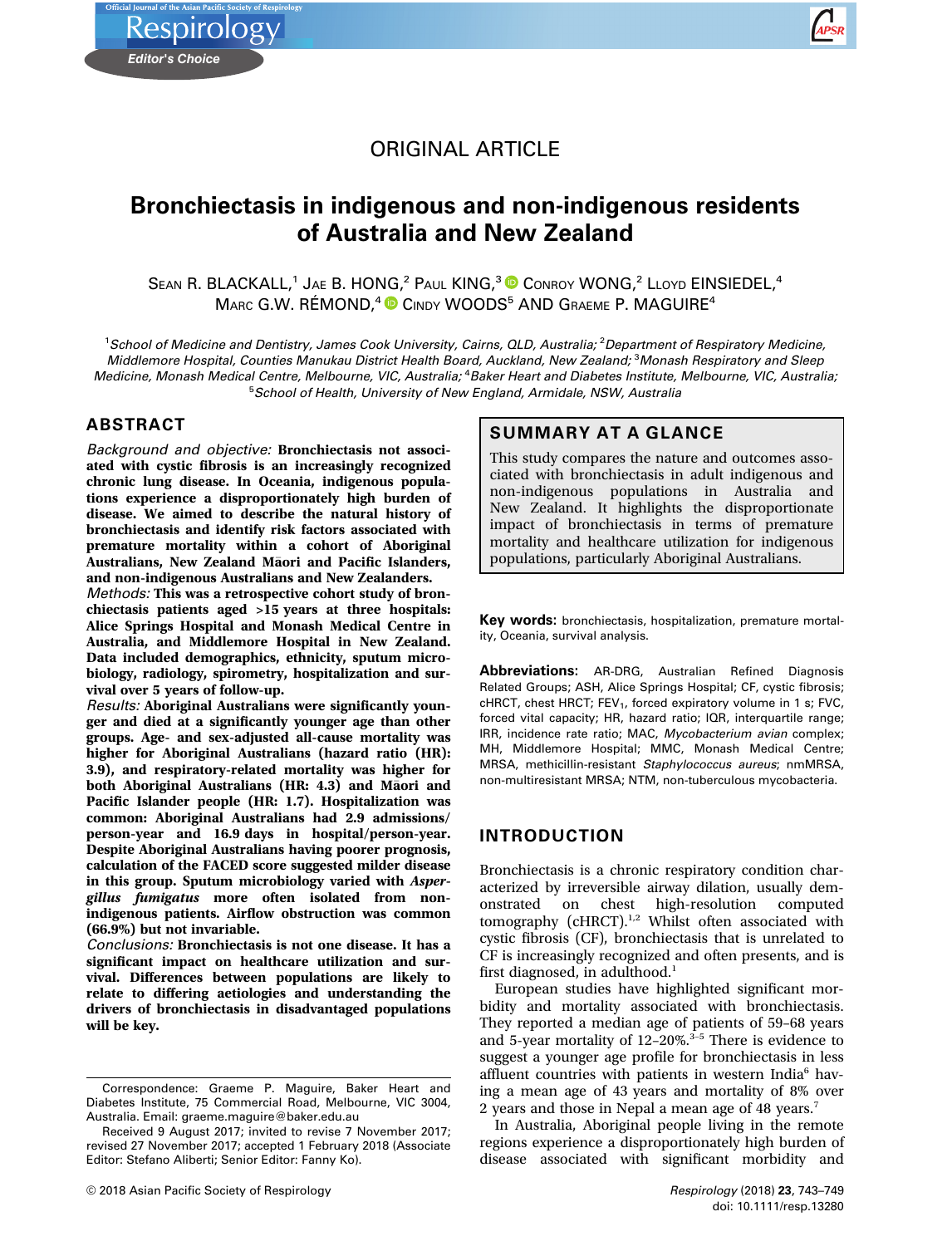premature mortality.8,9 Aboriginal Australian children have one of the highest reported rates of bronchiectasis in the world.<sup>10</sup> Similarly, studies from New Zealand have reported that the incidence of bronchiectasis in Pacific Islander and Māori children is far greater than in children of 'European' descent.<sup>11</sup>–<sup>13</sup> Despite this, there is little information regarding the nature of bronchiectasis in indigenous peoples residing in highincome countries. $8-13$  This study aimed to describe the natural history of adult non-CF bronchiectasis and identify risk factors associated with premature mortality within a cohort of indigenous and non-indigenous Australians and New Zealanders.

### METHODS

This was a retrospective cohort study of adult non-CF bronchiectasis patients undertaken in accordance with the Strengthening the Reporting of Observational studies in Epidemiology Statement for reports of cohort studies. $14$  Participants were from three hospitals: Alice Springs Hospital (ASH) and Monash Medical Centre (MMC) in Australia, and Middlemore Hospital (MH) in New Zealand. ASH is located in remote central Australia, an area with a significant Aboriginal Australian population. MMC and MH are both urban tertiary teaching hospitals. MMC is located in Melbourne, Australia, and provides care to a predominantly non-indigenous population while MH is in Auckland, New Zealand, and provides care to significant Māori and Pacific Islander populations.<sup>15</sup>

Patients aged 15 years and older with a discharge diagnosis of bronchiectasis (International Statistical Classification of Diseases and Related Health Problems 10th Revision code J4716) over 5 years from 2004 to 2008 were first identified. Inclusion criteria were then applied through review of medical records: clinician diagnosis of non-CF bronchiectasis at least 5 years prior to the date of data collection and bronchiectasis confirmed on cHRCT. Individuals known to have CF were excluded. Participants were retrospectively followed from 2009 to 2013.

Data were collected from: paper and electronic medical records; pathology, radiology, lung function and hospital separation databases; and jurisdictional death registries. The earliest results during the period of review were collected. Hospitalization data were restricted to respiratory-related admissions including exacerbations of bronchiectasis, COPD or asthma, pneumonia and respiratory failure. FACED scores were calculated based on percentage predicted forced expiratory volume in 1 s (FEV<sub>1</sub>), age, presence of *Pseudo*monas aeruginosa on sputum microbiology and radiological extent (data relating to dyspnoea were not consistently recorded).<sup>5</sup>

Standard univariate and bivariate statistical techniques were utilized to describe the cohort and compare groups. Survival was graphically represented with Kaplan–Meier curves. Differences in survival between groups were assessed using the log-rank test. Forward stepwise multivariate Cox proportional hazard modelling was used to identify variables independently associated with mortality. Analyses were interpreted as significant if  $P < 0.05$  and all statistical tests were twosided. Data analysis was performed using Stata 14 (StataCorp, College Station, TX, USA).

The study was approved by the Central Australian,<br>James Cook University. Monash Health and Cook University, Monash Health and New Zealand Health and Disability Human Research Ethics Committees.

# RESULTS

Enrolment encompassed 406 adults: 85 Aboriginal Australians; 79 non-indigenous Australians; 72 Maori;<br>85 Pacific Islanders: and 85 non-indigenous Pacific Islanders; and 85 non-indigenous New Zealanders. Maori and Pacific Islander subjects were combined for all analyses given the similarity in age, sex distribution, disease and outcomes. Nonindigenous Australian and New Zealand subjects were combined for survival analysis to facilitate presentation of results.

Demographics and FACED scores are presented in Table 1. Aboriginal Australians were younger  $(P <$ 0.001) and non-indigenous New Zealanders older  $(P < 0.001)$ . Non-indigenous New Zealanders were more likely to be female ( $P \le 0.022$ ) and were less likely to have ever smoked ( $P \leq 0.008$ ) compared with other groups. All Aboriginal Australian participants resided in a remote or very remote location compared with only 2.5% of non-indigenous Australian participants. In New Zealand, the median deprivation index (ranging from 1 to 10, where 10 represents the most deprived) for Māori/Pacific Islanders was 10 (interquartile range (IQR): 9–10) while that of non-indigenous individuals was 6 (IQR: 3-9)  $(P < 0.001)$ .<sup>17</sup> Aboriginal Australians had significantly lower FACED scores and categorization than both New Zealand groups  $(P < 0.004)$ . Aboriginal Australians were more likely to have bronchiectasis classified as mild in comparison with other groups ( $P < 0.022$ ).

There was no difference in unadjusted all-cause mortality at 5 years between groups (Table 1, Fig. 1). However, death occurred at a significantly younger age for Aboriginal Australians ( $P < 0.001$ ) with median age of death for this group being at least 20 years earlier than for other groups. Respiratory-related mortality for Aboriginal Australians was significantly greater compared with non-indigenous Australians  $(P = 0.026)$  and New Zealanders ( $P = 0.004$ ) but not significantly different from Maori/Pacific Islanders (Table 1, Fig. 2). Compared with non-indigenous people, unadjusted respiratoryrelated mortality in Aboriginal Australians was more than double (hazard ratio (HR): 2.3, 95% CI: 1.3–3.9). A similar significant difference in unadjusted respiratory-related mortality was not observed in Māori/Pacific Islanders. Aboriginal Australians died at a significantly younger age when analysis was restricted to respiratory-related causes  $(P < 0.001)$ .

Routine bacterial and mycobacterial sputum culture results are summarized in Table 2. Aboriginal Australians were more likely to have sputum microbiology performed compared with other groups  $(P < 0.016)$ . Common respiratory pathogens (defined as only ever having Streptococcus pneumoniae, Haemophilus influenzae or Moraxella catarrhalis isolated)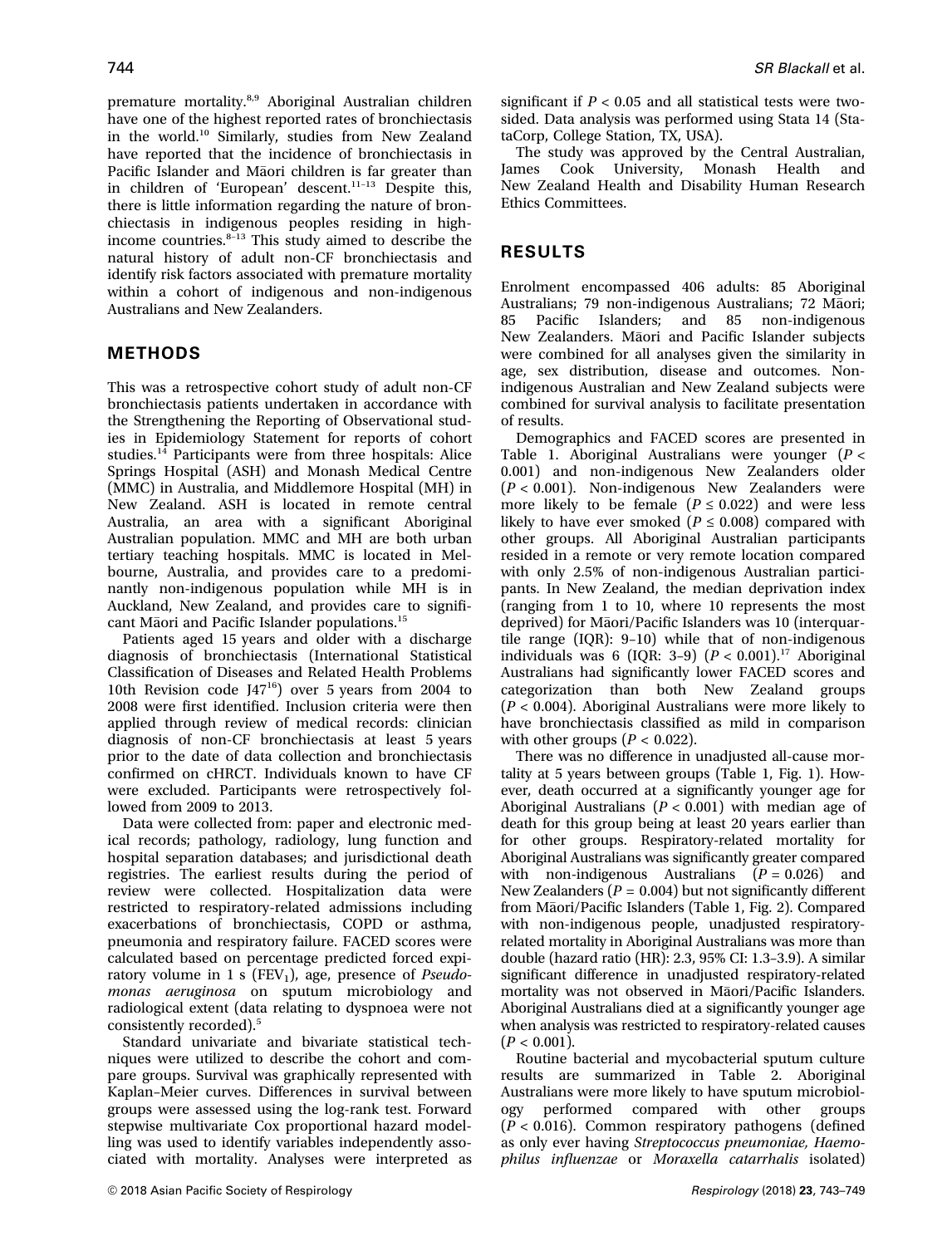|  | Table 1 Demographical characteristics, FACED scoring and 5-year mortality |  |  |
|--|---------------------------------------------------------------------------|--|--|
|--|---------------------------------------------------------------------------|--|--|

|                                                  | Aboriginal<br>Australian<br>$(n = 85)$ | Non-indigenous<br>Australian ( $n = 79$ ) | Māori or Pacific<br>Islander ( $n = 157$ ) | Non-indigenous New<br>Zealander ( $n = 85$ ) | $P-$<br>value |
|--------------------------------------------------|----------------------------------------|-------------------------------------------|--------------------------------------------|----------------------------------------------|---------------|
| Age, mean years (SD)                             | 43.7 (12.3)                            | 59.4 (17.5)                               | 58.2 (15.2)                                | 68.7 (12.2)                                  | < 0.001       |
| Sex, % female (95% CI)                           | 42.4 (31.7–53.6)                       | $50.6(39.1 - 62.1)$                       | 52.2 (44.1-60.3)                           | 68.2 (57.2–77.9)                             | 0.007         |
| Ever smoked, % (95% CI)<br><b>FACED</b> score    | 67.5 (55.9-77.8)                       | 52.8 (40.7-64.7)                          | 61.8 (53.7-69.4)                           | $31.8(22.1 - 42.8)$                          | < 0.001       |
| Median score (IQR)<br>Severity % (95% CI)        | $1(0-2)$                               | $2(0-3)$                                  | $2(1-3)$                                   | $2(1-3)$                                     | 0.007         |
| Mild                                             | 75.3 (64.7-84.0)                       | 64.6 (53.0-75.0)                          | 56.7 (48.6-64.6)                           | 58.8 (47.6-69.4)                             | 0.005         |
| Moderate                                         | 24.7 (16.0-35.3)                       | 27.8 (18.3-39.1)                          | 40.8 (33.0-48.9)                           | 34.1 (24.2-45.2)                             |               |
| Severe                                           | $0(0-4.2)$                             | $7.6(2.8-15.8)$                           | $2.5(0.7-6.4)$                             | $7.1(2.6 - 14.7)$                            |               |
| Five-year mortality                              |                                        |                                           |                                            |                                              |               |
| All-cause, n (%, 95%<br>CI)                      | 36 (42.4, 31.7–53.6)                   | 23 (29.1, 19.4–40.4)                      | 53 (33.8, 26.4–41.7)                       | 26 (30.6, 21.0-41.5)                         | 0.269         |
| Age at death,<br>median years (IQR)              | 50.1 (41.8–54.6)                       | 72.3 (63.4–77.3)                          | 70.8 (60.4-76.6)                           | 75.1 (70.0-84.9)                             | < 0.001       |
| Respiratory-related, n<br>$(%, 95\% \text{ Cl})$ | 28 (32.9, 23.1–44.0)                   | 14 (17.7, 10.0–27.9)                      | 37 (23.6, 17.2-31.0)                       | 12 (14.1, 7.51–23.4)                         | 0.019         |
| Age at death,<br>median years (IQR)              | 48.8 (36.4–52.9)                       | 69.6 (64.2-75.1)                          | 69.1 (58.3-75.4)                           | 75.2 (70.1-87.4)                             | < 0.001       |

IQR, interquartile range.

were more often observed in Aboriginal Australians  $(P < 0.001)$  and Māori/Pacific Islanders  $(P < 0.001)$ compared with their non-indigenous counterparts. Non-multiresistant methicillin-resistant Staphylococcus aureus (nmMRSA) was more often isolated in Aboriginal Australians compared with all other groups  $(P = 0.001 - 0.049)$ . Klebsiella species were also more likely in Aboriginal Australians compared with nonindigenous Australians  $(P = 0.004)$ , whereas nonindigenous patients were more likely to have these species than Maori/Pacific Islanders in New Zealand  $(P = 0.022)$ . Aspergillus fumigatus was more often seen in non-indigenous Australians (P < 0.001) and New Zealanders ( $P = 0.027$ ). There were no significant differences in the isolation of P. aeruginosa, methicillin-susceptible S. aureus and MRSA between groups.

Aboriginal Australians were more likely to have mycobacterial culture performed compared with other groups ( $P < 0.001$ ). Mycobacterial cultures were no different in regard to positive cultures for Mycobacterium avium complex (MAC). However, Aboriginal Australians were more likely to have a positive mycobacterial culture for other (non-MAC) non-tuberculous mycobacteria (NTM) compared with Maori/Pacific Islanders ( $P = 0.003$ ).

Spirometry and cHRCT results are summarized in Table 3. Non-indigenous Australians had fewer lobes affected than both groups of New Zealand patients  $(P < 0.001$  and  $P = 0.018$ ) but with no significant difference when compared with Aboriginal Australians. Percentage predicted  $FEV_1$  and forced vital capacity (FVC) were significantly lower in Aboriginal Australians



Figure 1 Kaplan–Meier survival curve: unadjusted all-cause mortality stratified by ethnicity (log-rank:  $P = 0.141$ ). -, Nonindigenous; -----, Aboriginal Australian; -------, Māori/Pacific Islander.



Figure 2 Kaplan–Meier survival curve: unadjusted respiratoryrelated mortality stratified by ethnicity (log-rank:  $P = 0.009$ ) (hazard ratio compared with non-indigenous: Aboriginal Australian: 2.3 (95% CI: 1.3-3.9,  $P = 0.003$ ) and Māori/Pacific Islander: not significant). - , Non-indigenous; -----, Aboriginal Australian; ..., Māori/Pacific Islander.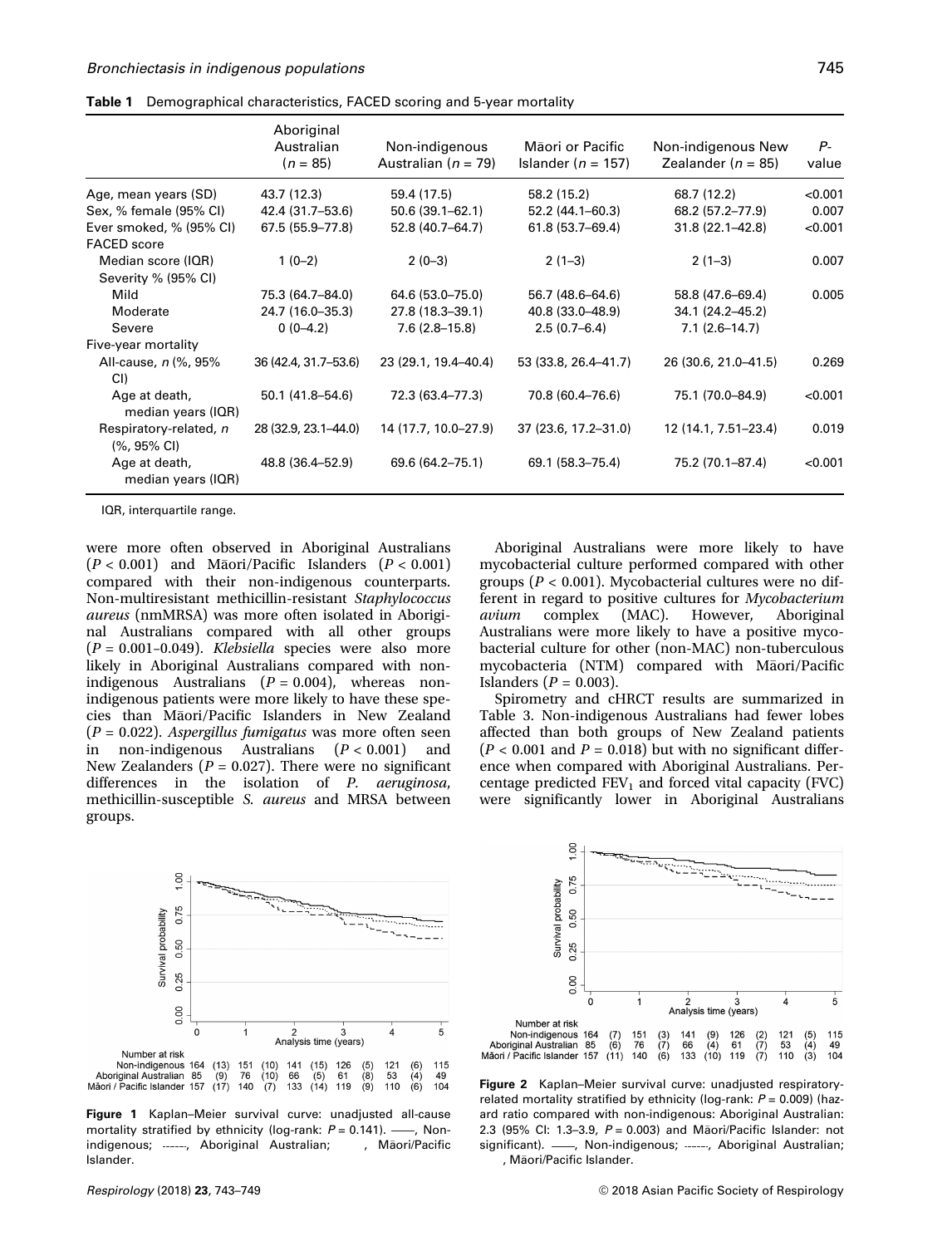|                                                              | Aboriginal          | Non-indigenous    | Māori or         | Non-indigenous     |         |  |
|--------------------------------------------------------------|---------------------|-------------------|------------------|--------------------|---------|--|
|                                                              | Australian          | Australian        | Pacific Islander | New Zealander      | Ρ-      |  |
|                                                              | % (95% CI)          | % (95% CI)        | % (95% CI)       | % (95% CI)         | value   |  |
| Routine bacterial                                            |                     |                   |                  |                    |         |  |
| Available                                                    | 89.4 (80.9-95.0)    | 64.6 (52.9–75.0)  | 66.2 (58.3–73.6) | 75.3 (64.7-84.0)   | < 0.001 |  |
| Positive if available                                        |                     |                   |                  |                    |         |  |
| S. pneumoniae, H. influenza<br>or <i>M. catarrhalis</i> only | 35.5 (24.9-47.3)    | $5.9(1.2 - 16.2)$ | 49.0 (39.1-59.0) | 28.1 (17.6-40.8)   | < 0.001 |  |
| P. aeruginosa                                                | $32.9(22.5 - 44.6)$ | 41.2 (27.6–55.8)  | 27.9 (19.5–37.5) | 43.8 (31.4–56.7)   | 0.140   |  |
| Methicillin-susceptible S.<br>aureus                         | $9.2(3.8-18.1)$     | $9.8(3.3 - 21.4)$ | $2.9(0.6-8.2)$   | $10.9(4.5 - 21.2)$ | 0.170   |  |
| Non-multiresistant MRSA                                      | $13.2(6.5 - 22.9)$  | $2.0(0.1-10.5)$   | $0.0(0-3.5)$     | $0.0(0.0 - 5.6)$   | < 0.001 |  |
| <b>MRSA</b>                                                  | $1.3(0.0 - 7.1)$    | $0.0 (0.0 - 7.0)$ | $1.0(0.0 - 5.2)$ | $0.0(0.0 - 5.6)$   | 1.000   |  |
| Klebsiella species                                           | 18.4 (10.5-28.9)    | $2.0(0.1 - 10.5)$ | $2.9(0.6 - 8.2)$ | $12.5(5.6-23.2)$   | < 0.001 |  |
| A. fumigatus                                                 | $4.0(0.8 - 11.1)$   | 25.5 (14.3-39.6)  | $9.6(4.7-17.0)$  | 21.9 (12.5-34.0)   | 0.001   |  |
| Mycobacteria                                                 |                     |                   |                  |                    |         |  |
| Available                                                    | 84.7 (75.3-91.6)    | 34.2 (23.9–45.7)  | 29.9 (22.9–37.8) | 30.6 (21.0-41.5)   | < 0.001 |  |
| Positive if available                                        |                     |                   |                  |                    |         |  |
| MAC                                                          | $4.2(0.9 - 11.7)$   | $7.4(0.9 - 24.3)$ | $0.0(0 - 7.5)$   | $0.0(0-13.2)$      | 0.166   |  |
| Non-MAC mycobacteria                                         | $15.3(7.9-25.7)$    | $7.4(0.9 - 24.3)$ | $0.0(0 - 7.5)$   | $5.4(1.0-26.0)$    | 0.018   |  |

#### Table 2 Sputum microbiology

MAC, Mycobacterium avium complex; MRSA, methicillin-resistant Staphylococcus aureus.

compared with all other groups  $(P < 0.001)$ . Maori/ Pacific Islanders had significantly lower percentage predicted  $FEV_1$  and  $FVC$  than their non-indigenous counterparts ( $P = 0.004$  and 0.025, respectively).

There were marked differences in healthcare utilization between Aboriginal Australians and other groups (Table 4). Aboriginal patients were more likely to be admitted to hospital ( $P \le 0.041$ ), more likely to require more than five admissions  $(P < 0.001)$  and, during admission, more likely to require intensive care  $(P < 0.001)$  and ventilation  $(P < 0.001)$  than any other group. Overall intensive care and ventilation use was greater in Australia (31.7% (95% CI: 24.7–39.4) and 35.4% (28.1–43.2), respectively) as compared with New Zealand  $(2.9\% (1.2-5.9)$  and  $5.8\% (3.2-9.5))$ <br> $(P < 0.001$  for both comparisons). Aboriginal both comparisons). Australians had a higher incidence of admission (incidence rate ratio (IRR): 4.15, 95% CI: 3.59–4.83) and longer total days in hospital (IRR: 2.64, 95% CI: 2.51–2.78) than non-indigenous Australians. No such differences were observed between Maori/Pacific Islanders and non-indigenous New Zealanders.

Factors independently predicting all-cause mortality included being Aboriginal Australian (HR: 3.9, 95% CI: 2.3–6.7), female sex (HR: 0.7, 95% CI: 0.5–0.9) and increasing age (HR: 1.1/year, 95% CI: 1.0–1.1). Factors independently predicting respiratory-related mortality included being Aboriginal Australian (HR: 4.3, 95% CI: 2.3–8.2) or Maori/Pacific Islander (1.7, 1.1–3.0), female sex (0.6, 0.4–0.9) and increasing age (1.0/year, 1.0–1.1). Sputum organisms, cHRCT findings, lung function and healthcare utilization were not independently associated with all-cause or respiratory-related mortality. Kaplan-Meier survival curves for all-cause and respiratoryrelated survival adjusted for age and sex are presented in Supplementary Figures S1 and S2 respectively.

In multivariate modelling, the absolute FACED score was associated with all-cause and respiratory-related

|  |  |  |  | <b>Table 3</b> HRCT and lung function results |  |
|--|--|--|--|-----------------------------------------------|--|
|--|--|--|--|-----------------------------------------------|--|

|                                                      | Aboriginal<br>Australian | Non-<br>indigenous<br>Australian | Māori or<br>Pacific<br>Islander | Non-indigenous<br>New Zealander | P-<br>value |
|------------------------------------------------------|--------------------------|----------------------------------|---------------------------------|---------------------------------|-------------|
| <b>HRCT</b>                                          |                          |                                  |                                 |                                 |             |
| Number of lobes with<br>bronchiectasis (median, IQR) | $3(2-4)$                 | $2(2-4)$                         | $4(2-5)$                        | $3(2-6)$                        | < 0.001     |
| Bilateral bronchiectasis (%, 95% CI)                 | 76.9 (66.2-85.0)         | 80.0 (69.3-87.6)                 | 86.0 (79.6-90.6)                | 76.5 (66.2-84.3)                | 0.508       |
| Spirometry                                           |                          |                                  |                                 |                                 |             |
| Result available (%, 95% CI)                         | 54.4 (42.8–65.7)         | $36.5(26.3 - 47.6)$              | 45.9 (37.9–54.0)                | 45.9 (35.0–57.0)                | 0.148       |
| $FEV1$ % predicted (median, IQR)                     | $30(20-37)$              | 48 (39-81)                       | 42 (31-56)                      | $61(42 - 68)$                   | < 0.001     |
| FVC % predicted (median, IQR)                        | $41(32 - 48)$            | 65 (48-93)                       | 57 (49-69)                      | 70 (52-85)                      | < 0.001     |
| FEV <sub>1</sub> /FVC ratio (%) (median, IQR)        | $60(45 - 71)$            | 63 (52-78)                       | 62 (54-70)                      | 66 (52-75)                      | 0.292       |
| $FEV1/FVC < 70\%$ (%, 95% CI)                        | 74.1 (53.7–88.9)         | 62.8 (46.7-77.0)                 | 72.2 (60.4-82.1)                | 56.4 (39.6-72.2)                | 0.283       |

FEV<sub>1</sub>, forced expiratory volume in 1 s; FVC, forced vital capacity; IQR, interquartile range.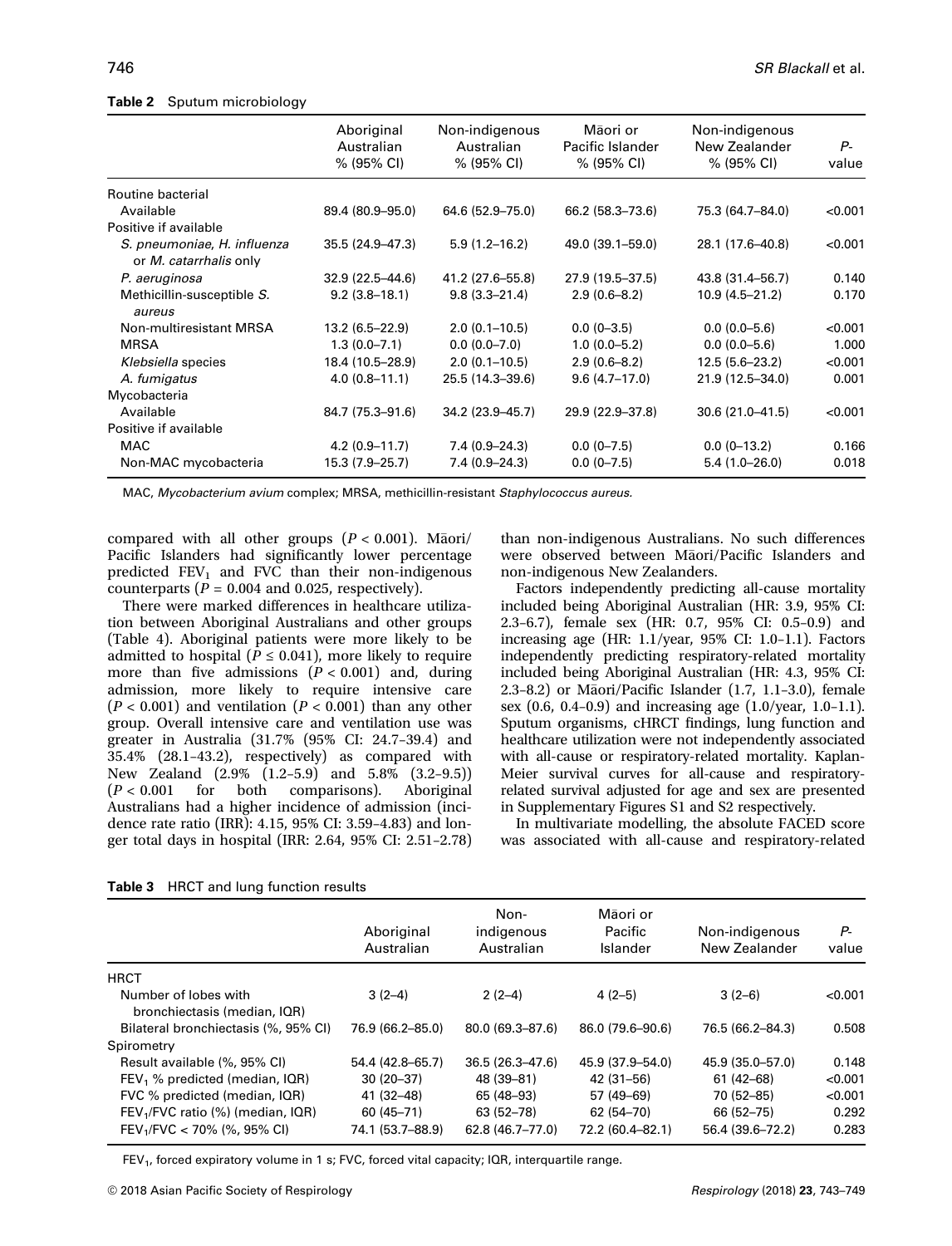|                                          | Aboriginal<br>Australian<br>% (95% CI) | Non-indigenous<br>Australian<br>% (95% CI) | Māori or Pacific<br>Islander<br>% (95% CI) | Non-indigenous<br>New Zealander<br>% (95% CI) | Ρ-<br>value |
|------------------------------------------|----------------------------------------|--------------------------------------------|--------------------------------------------|-----------------------------------------------|-------------|
| Any admission                            | 80.0 (69.9-87.9)                       | 65.8 (54.3-76.1)                           | 63.1 (55.0-70.6)                           | 64.7 (53.6–74.8)                              | 0.049       |
| $\geq$ 5 Admissions                      | 47.1 (36.1–58.2)                       | 17.7 (10.1-27.9)                           | 23.6 (17.2-31.0)                           | 20.0 (12.1-30.1)                              | < 0.001     |
| Required critical care                   | 44.7 (33.9-55.9)                       | 17.7 (10.1-27.9)                           | $3.2(1.0 - 7.3)$                           | $2.4(0.3 - 8.2)$                              | < 0.001     |
| Ventilation (any)                        | $50.6(39.5 - 61.6)$                    | 19.0 (11.0-29.4)                           | $7.6(4.0-13.0)$                            | $2.4(0.3 - 8.2)$                              | < 0.001     |
| Non-invasive ventilation                 | 37.6 (27.4-48.8)                       | 17.7 (10.1-27.9)                           | $5.7(2.7-10.6)$                            | $1.2(0.0-6.4)$                                | < 0.001     |
| Invasive ventilation<br>Incidence rate   | $8.2(3.4 - 16.2)$                      | $5.1(1.4 - 12.5)$                          | $0.0(0.0-2.3)$                             | $0.0(0.0-4.2)$                                | 0.417       |
| Hospital admissions<br>(no./person-year) | $2.9(2.7-3.1)$                         | $0.7(0.6-0.8)$                             | $0.7(0.6-0.8)$                             | $0.7(0.6-0.8)$                                |             |
| Length of stay (days/<br>person-year)    | 16.9 (16.4-17.3)                       | $6.4(6.1 - 6.7)$                           | $4.1(4.0 - 4.3)$                           | $3.97(3.8 - 4.2)$                             |             |

Table 4 Five-year healthcare utilization

mortalities (HR: 1.16, 1.04–1.29 and HR: 1.25, 1.09–1.43, respectively) and this association persisted when controlling for ethnicity (1.18, 1.05–1.32 and 1.29, 1.12–1.49). Furthermore, in regression modelling, the FACED score was also significantly associated with the number of hospital admissions  $(P = 0.002)$  and total length of stay in hospital  $(P < 0.001)$ . These associations again persisted when controlling for ethnicity  $(P < 0.001)$ .

### **DISCUSSION**

We report, for the first time, data to describe bronchiectasis and its outcome in adult indigenous and nonindigenous populations in Australia and New Zealand. Aboriginal Australians were significantly younger with an age profile more comparable to that reported in low- and middle-income countries including India and Nepal $6,7$  than in Europe.<sup>3-5</sup> This younger age suggests that different factors, or similar factors acting at an earlier age, drive disease development in this population. It is likely that Aboriginal Australians' well-described social and environmental disadvantages, compounded by remoteness, are important. Although a range of risk factors may be associated with such health determinants, it is probable that repeated respiratory infections in childhood and, particularly in Central Australia, the impact of a higher prevalence of human T-cell lymphotropic virus type 1 infection on host immune response to such infections are both important.<sup>18</sup>

Unadjusted all-cause mortality was substantial with 34% of patients dying within 5 years. This is higher than European studies that demonstrated a 5-year mortality of between 12% and 20%.<sup>3-5</sup> While there was no significant difference in unadjusted all-cause mortality between groups, Aboriginal Australians died at a younger age, a fact that is also likely to explain the younger age of Aboriginal Australians in this study. Furthermore, 42% of Aboriginal Australian participants died during 5 years of follow-up, more than double rates reported from European studies. In relation to unadjusted respiratory-related survival, Aboriginal Australians were more than twice as likely to die

compared with other groups in our study and again at a significantly younger age.

While unadjusted all-cause mortality did not differ between subgroups, when adjusted for age and sex, there was significantly greater mortality in Aboriginal Australians who were nearly four times more likely to die over the 5-year period of follow-up compared with non-indigenous groups. A similar increased risk for adjusted respiratory-related mortality was seen in Aboriginal Australians with a smaller significant increased risk in Māori and Pacific Islanders.

Results of FACED scores demonstrated that Aboriginal Australians had milder assessed disease that did not translate to a better prognosis. Caution must therefore be exercised when extrapolating prognostic scores based on European cohorts to other populations. An important determinant of less severe FACED categorization seen in Aboriginal Australians was their younger age. Given the socio-economic and health disadvantages faced by indigenous Australians and their earlier onset of bronchiectasis, it may be argued that the age stratification used in the FACED score should be recalibrated for this ethnic group. Nonetheless, our finding of an independent association between FACED and survival and hospital admission suggests that these factors remain important when assessing disease severity in disparate populations.

Sputum microbiology highlights important differences between groups. Aboriginal Australian and Māori/Pacific Islander subjects were more likely to have sputum microbiology restricted to the three common respiratory bacteria: S. pneumoniae, H. influenzae and M. catarrhalis. Such information can be key in informing empiric guidelines for population-specific management of exacerbations. It may also suggest that environmental and social disadvantages may influence the dynamics of sputum microbiology. The over-representation of nmMRSA and Klebsiella species in Aboriginal Australians is likely to reflect the greater burden of these bacteria in this population more generally.<sup>19,20</sup>

While the more frequent isolation of A. fumigatus in non-indigenous patients may suggest that this fungus is a more important factor in non-indigenous disease, it may also be a commensal that is less likely to be supplanted by the common respiratory bacteria more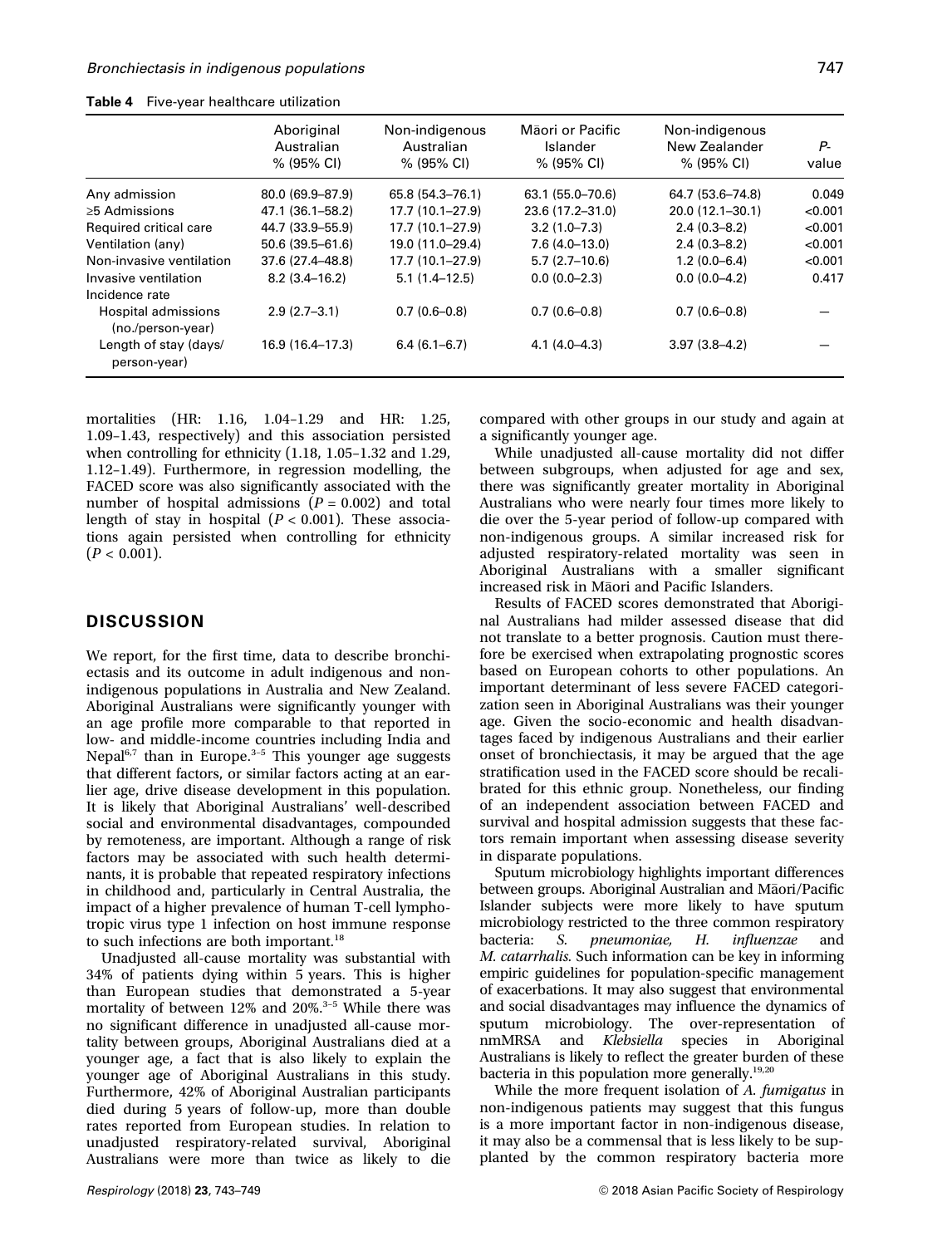frequently seen in indigenous patients. An alternative explanation is that this may indicate a greater contribution of allergic bronchopulmonary aspergillosis $21$  in non-indigenous patients. The limited and inconsistent investigation of secondary causes of bronchiectasis in our study restricts the ability to determine the significance of this finding and provides a persuasive case for more consistent investigation for secondary causes in patients with bronchiectasis. A recent review of studies investigating secondary causes in patients with bronchiectasis found that such causes were identified in 18–95% of patients. While the veracity of attributing bronchiectasis to conditions such as COPD or past infections may be debated, it was noted that such diagnoses nonetheless altered management in 18% of patients.<sup>22</sup>

Overall sputum mycobacterial cultures were available in less than one-third of patients. Aboriginal Australians were more likely to have these performed which may reflect the greater burden of pulmonary tuberculosis in this setting.<sup>23</sup> When performed, the results indicated a low level of NTM with a higher proportion of non-MAC mycobacteria seen in Aboriginal Australians. This was consistent with previous studies that found NTM isolated in 8–12% of patients and MAC in 4%.24,25

Radiology and spirometry findings showed little difference between groups except with an indication of less extensive disease based on cHRCT in nonindigenous Australians. This may in part relate to selection bias with such patients being more likely to access cHRCT and gain a radiological diagnosis in this urban setting. Spirometry results were available in less than half of the participants suggesting clinicians may not value these greatly. When available, they highlighted that airflow obstruction was common but not universal. The lower percentage predicted values of  $FEV<sub>1</sub>$  and FVC seen in Aboriginal Australians did not take into account of any correction for ethnicity but we have previously argued that such correction may relate to social and environmental disadvantages rather than ethnicity *per se.*<sup>26</sup>

Healthcare utilization including hospitalization and critical care admission demonstrated the significant burden that bronchiectasis places on hospitals. While admission was substantial for all patients, it was notably high for Aboriginal Australians. Given the compounding effects of remoteness, disadvantage and premature mortality, such higher levels may point to difficulties in ensuring community-based treatment of exacerbations. The difference in critical care use in Australia compared with New Zealand is likely to indicate differences in clinical practice with a lower threshold for ventilatory support and critical care support in Australia.

In Australia and New Zealand, case-mix funding models based on Australian Refined Diagnosis Related Groups (AR-DRG) are utilized in determining health service resourcing.<sup>27</sup> While there are two specific codes available for CF, there is currently no specific disease category for bronchiectasis.<sup>27</sup> This is likely to be a disadvantage for healthcare services that care for populations with a greater burden of bronchiectasis. Greater recognition and understanding of the actual cost of bronchiectasis related to healthcare utilization and particularly hospitalization will be aided by the planned future implementation of a specific fundinglinked AR-DRG for this condition. This will also provide a persuasive rationale in advocating for initiatives to prevent disease and exacerbations and to encourage community-based management.

A number of limitations arise from the retrospective nature of this study. A key consideration is the use of clinical reports of cHRCT to define cases of bronchiectasis, a case definition that is likely to differ by site and reporting radiologist. In addition, sputum and other investigations were not available for all patients and the impact of such missing data on selection bias should be appreciated. Other factors associated with outcomes including co-morbidities were not recorded and these may have been important contributors to differences in healthcare utilization and survival. Finally, study groups were recruited in different hospitals and countries potentially representing a source of bias. Nonetheless, the similarities in healthcare delivery in Australia and New Zealand and resources available for investigation and management of patients at the hospitals involved in this study enable meaningful and valid comparison between groups such that differences observed between groups are unlikely to be explained by healthcare site alone.

Despite such limitations, it is clear from this study that bronchiectasis is not one disease. The earlier onset of severe disease and premature mortality seen in Aboriginal Australians and, to a lesser extent, Maori and Pacific Islander peoples, highlight the importance of social and environmental disadvantages as drivers of respiratory disease in general and bronchiectasis specifically.<sup>28</sup> There is a need to move beyond observational studies such as this. Prospective studies focusing on the mechanisms underlying primordial and primary prevention and perinatal and environmental exposures in early life, particularly in disadvantaged and vulnerable populations, should be a focus for future research.

### REFERENCES

- 1 Maguire G. Bronchiectasis a guide for primary care. Aust. Fam. Physician 2012; 41: 842–50.
- 2 Chang AB, Bell SC, Byrnes CA, Grimwood K, Holmes PW, King PT, Kolbe J, Landau LI, Maguire GP, McDonald MI et al. Chronic suppurative lung disease and bronchiectasis in children and adults in Australia and New Zealand. Med. J. Aust. 2010; 193: 356–65.
- 3 McDonnell MJ, Aliberti S, Goeminne PC, Restrepo MI, Finch S, Pesci A, Dupont LJ, Fardon TC, Wilson R, Loebinger MR et al. Comorbidities and the risk of mortality in patients with bronchiectasis: an international multicentre cohort study. Lancet Respir. Med. 2016; 4: 969–79.
- 4 Goeminne PC, Nawrot TS, Ruttens D, Seys S, Dupont LJ. Mortality in non-cystic fibrosis bronchiectasis: a prospective cohort analysis. Respir. Med. 2014; 108: 287–96.
- 5 Martinez-Garcia MA, de Gracia J, Vendrell Relat M, Giron RM, Maiz Carro L, de la Rosa Carrillo D, Olveira C. Multidimensional approach to non-cystic fibrosis bronchiectasis: the FACED score. Eur. Respir. J. 2014; 43: 1357–67.